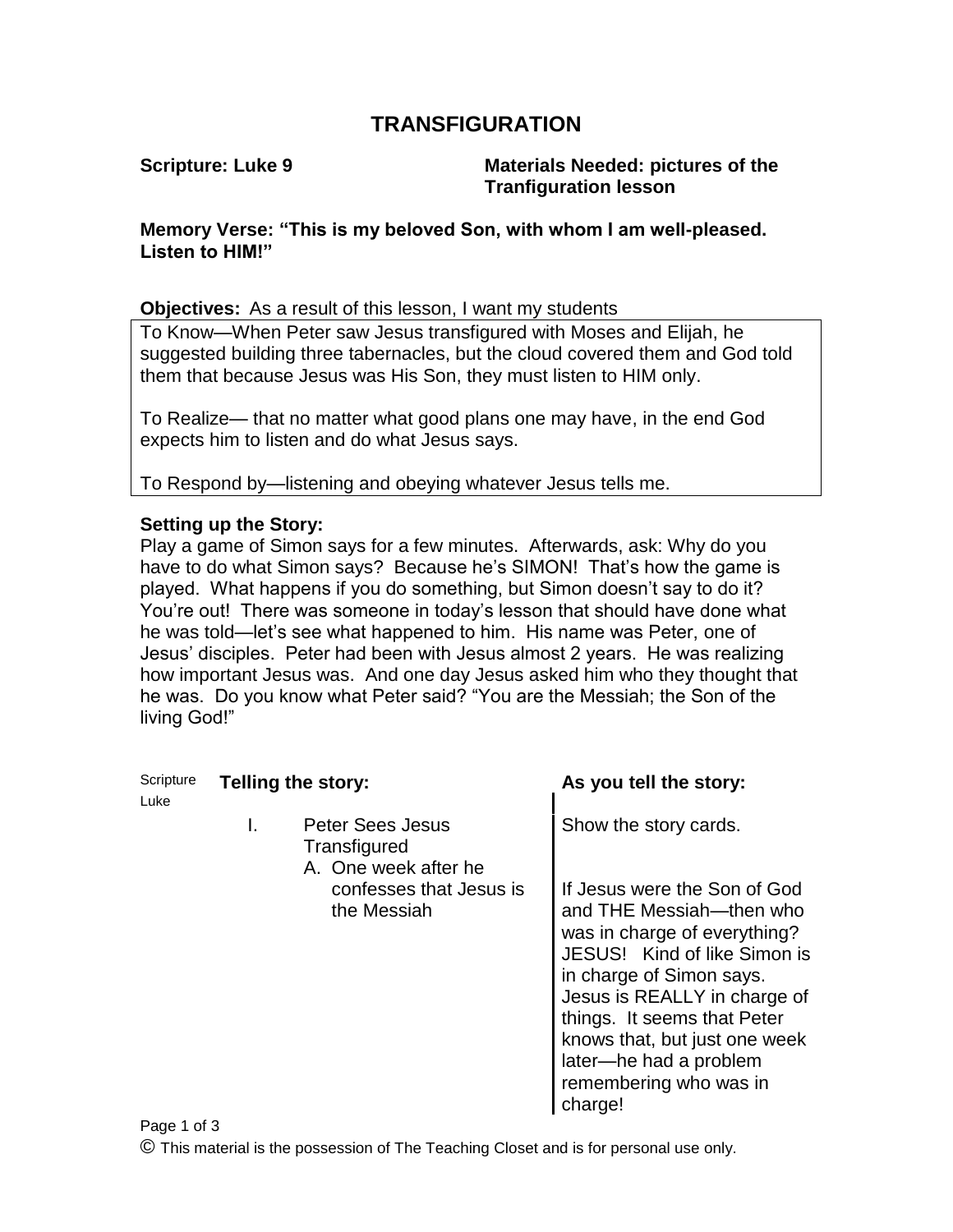|      | Elijah                                                             | B. On the mountain sleeping<br>C. Jesus with Moses and<br>A. talking of<br>departure<br>B. and glorification                                  | Only three disciples were with<br>Jesus-Peter, James, and<br>John. They were tired from<br>their long walk up the<br>mountain, so they fell asleep.<br>But Jesus was praying<br>Just then something amazing<br>happened!<br>(Storytell details)                                                                                                                                                                                                                                                 |
|------|--------------------------------------------------------------------|-----------------------------------------------------------------------------------------------------------------------------------------------|-------------------------------------------------------------------------------------------------------------------------------------------------------------------------------------------------------------------------------------------------------------------------------------------------------------------------------------------------------------------------------------------------------------------------------------------------------------------------------------------------|
| Ш.   | three tabernacles<br>was saying<br>here."<br>D. "Let's build three | Peter suggests building<br>A. He wasn't fully awake<br>B. He didn't realize what he<br>C. "It's good for us to be<br>shelters. One for each." | Peter and the other two<br>disciples woke up! There was<br>Jesus with MOSES and<br>ELIJAH! Maybe that doesn't<br>seem too important to you,<br>but for any Jewish person<br>who loved God, this was<br><b>VERY</b> important!<br>Moses had given the Jewish<br>people God's law! And Elijah<br>had done many amazing<br>miracles and was a prophet of<br>God! And who was Jesus?<br>(the Son of God!) So Peter<br>thought of a way that he could<br>honor all three men!<br>(Storytell details) |
| III. | <b>Cloud Covers them</b><br>А.<br>B.<br>C.                         | This is my son<br>Listen to HIM                                                                                                               | What was wrong with what<br>Peter was saying? Was it<br>good to honor Moses and<br>Elijah? But he was actually<br>saying that they were EQUAL<br>to JESUS! It was like all three<br>of them were the same to<br>Peter. Was that true? NO!<br>Who was Jesus? Peter knew<br>the answer-He was the Son<br>of God!<br>Just then a cloud covered<br>them.                                                                                                                                            |
|      |                                                                    | Only Jesus is left                                                                                                                            | (Storytell details.)<br>Do you think Peter got the<br>message? Who was the<br>ONLY one he was supposed<br>to obey?                                                                                                                                                                                                                                                                                                                                                                              |